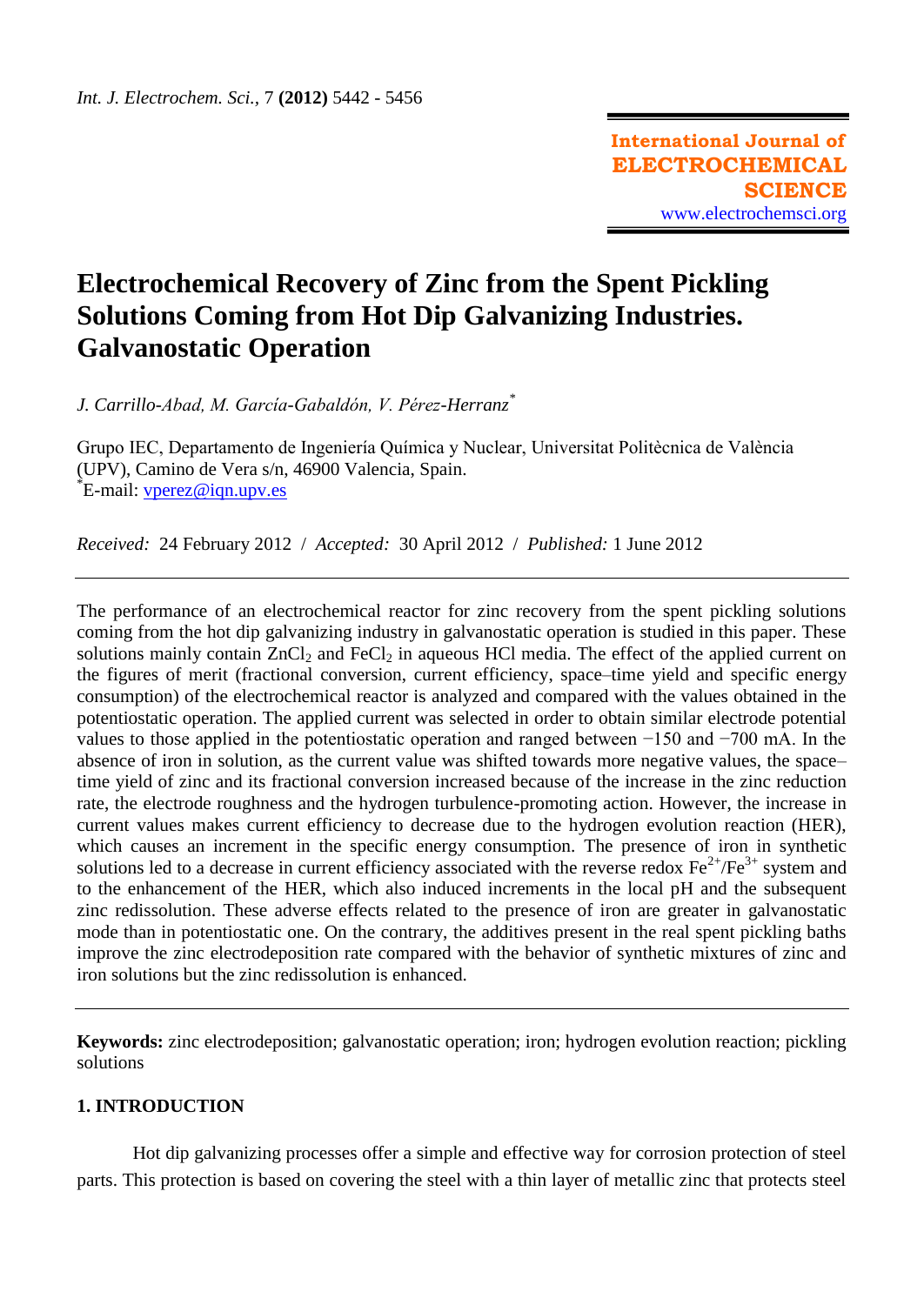from corrosion by two ways: surface coating and sacrificial anode as zinc is lees noble than iron. This process consists of the following steps: alkaline or acidic degreasing, rinsing with water, pickling with dilute hydrochloric or sulphuric acid, rinsing with water, fluxing in aqueous  $ZnCl<sub>2</sub>/NH<sub>4</sub>Cl$  baths, drying and dipping into molten zinc at temperatures of about 450 °C for a defined period [1].

The pickling step, previous to the galvanizing process, generates a succession of effluents containing, among other substances, high concentrations of  $ZnCl_2$ , FeCl<sub>2</sub> and HCl. This gives rise to an environmental problem that has to be solved due to the hazardous nature of the effluents [2, 3]. In addition, the decrease of natural reserves of non-ferrous metals and the requirement of environmental protection, makes zinc electrowinning from spent pickling solutions an interesting alternative [4, 5]. Moreover, the electrolytic recovery of zinc present in the spent pickling baths can be a suitable technique because zinc electrowinning has been practiced for many years [6]. In fact, 80% of world zinc production is obtained by electrowinning [1].

In our previous paper [7], the potentiostatic recovery of zinc present in the spent pickling bath using an electrochemical reactor was studied. The major interfering reaction during zinc electrodeposition on the cathode surface was the hydrogen evolution reaction (HER), although iron presence also diminished the current efficiency. It was also observed that during the last instants of electrolysis, zinc concentration at the electrochemical reactor increased again due to local pH increases near the cathode surface.

In the potentiostatic operation, a constant potential on the working electrode with respect to the reference electrode is established, and the electrode potential determines which electron transfer reactions can occur and their absolute rates. Only species with a less negative redox potential than the applied one will be deposited on the electrode, therefore little current is wasted. On the other hand, in the galvanostatic operation a constant current is passed through the electrochemical reactor, and the electrode potential varies with time. When the concentration of the reactant finally drops to zero a sharp rise in potential takes place until a new electrode reaction begins [8, 9].

The potentiostatic way of operation is easy to put into practice on a laboratory scale by using a standard potentiostat. However, its industrial application is more difficult because of the high cost of high-power potentiostats. Another drawback of the potentiostatic mode in industrial applications is the requirement of reliable reference electrodes. Then, for most industrial electrochemical processes, constant current control is the most useful operating approach from both a practical and theoretical viewpoint [9]. The purpose of this work is to analyse the behaviour of an electrochemical reactor working in galvanostatic mode for the zinc recovery present in the spent pickling baths coming from the hot-dip galvanizing industries. The effect of the applied current on the "figures of merit" of the electrochemical reactor has been evaluated and compared with the values obtained in the potentiostatic operation.

# **2. EXPERIMENTAL**

The expemiental setup used in this work was adequately described in our previous paper [7]. The electrochemical reactor used in this work consisted of a Pyrex glass of 100 ml with two graphite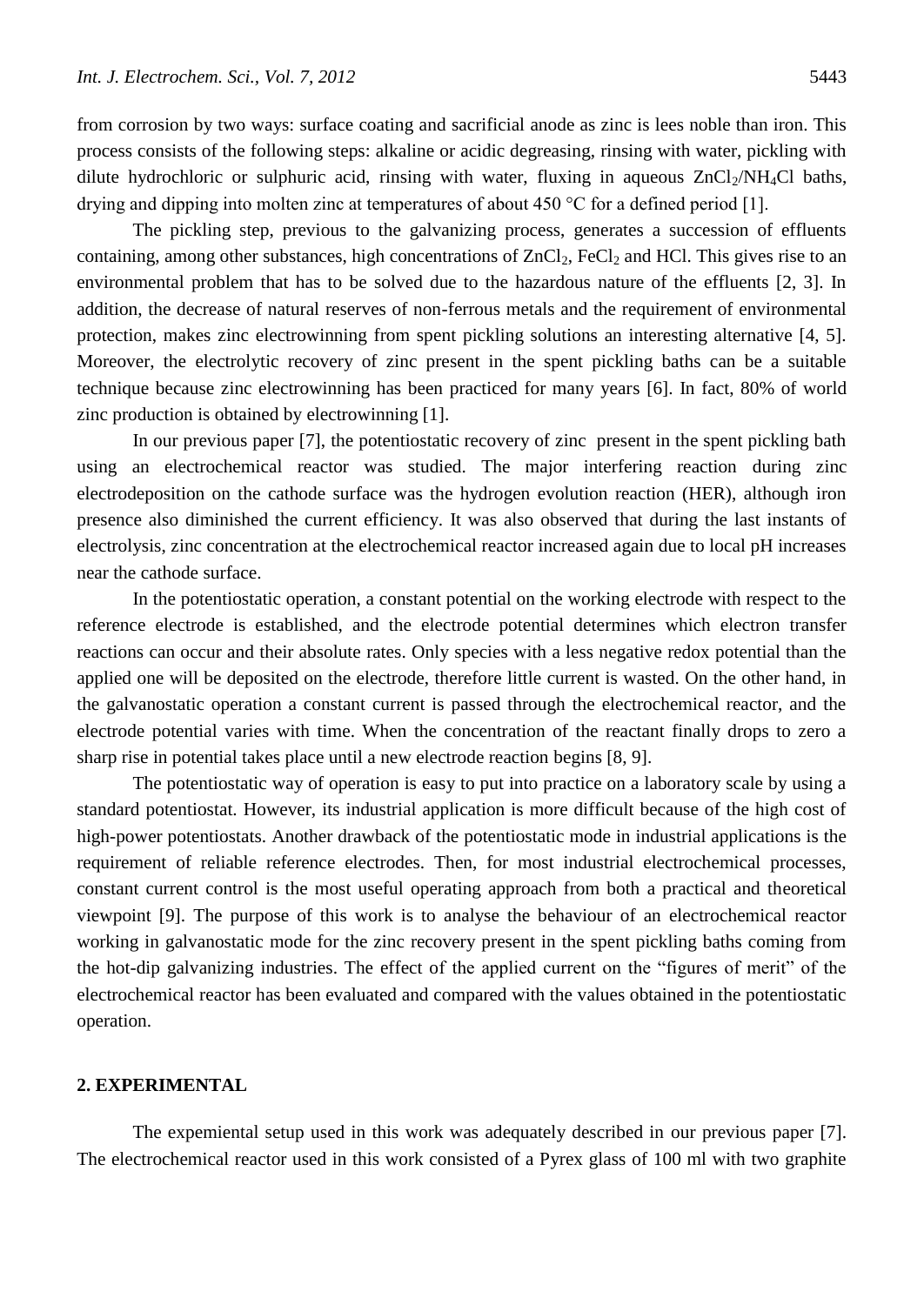electrodes acting as working and counter electrodes and a standard Ag/AgCl satured KCl electrode acting as reference electrode. Both anode and cathode were made of two cylindrical graphite bars with an effective area of  $14.15 \text{ cm}^2$ . Experiments were performed at different applied currents, which ranged from -150 to -700 mA. The applied current values were selected in order to obtain similar electrode potential values to those applied in the potentiostatic operation [7]. The electrolysis experiments were controlled using an AutolabPGSTAT20 potenitostat/galvanostat.

Samples were taken from the electrochemical reactor every 30 min, and potential, current, cell voltage, pH and metal concentrations were recorded during the electrolysis. The determination of zinc was performed by atomic absorption spectrophotometry (AAS) on a Perkin-Elmer model Analyst 100 atomic absorption spectrophotometer using a zinc hollow cathode lamp at 213.9 nm wavelength, 0.7 nm spectral bandwidth and an operating current of 5 mA. To measure iron concentration it was used the same equipment changing the zinc hollow lamp for a Fe hollow lamp, the wavelength used was 248.3 nm, the applied operating current was 5 mA and the spectral bandwidth was 0.2 nm.

All solutions were prepared using analytical grade reagents and distilled water. Electrolytes containing  $ZnCl<sub>2</sub>$  and/or FeCl<sub>2</sub> in HCl were used in a concentration range similar to that present in the spent pickling baths. The zinc and iron concentrations were respectively 0.055 M and 0.035 M which are in accordance with the concentration values of these metal ions present in the diluted picklingwasted baths. The HCl concentration was 0.1 M. All the experiments were performed at room temperature.

# **3. RESULTS AND DISCUSSION**

#### *3.1. Synthetic solutions*



**Figure 1.** Evolution of zinc concentration vs. time as a function of the applied current.  $[ZnCl_2]_0 =$  $0.055$  M,  $[HCl]_0 = 0.1$  M.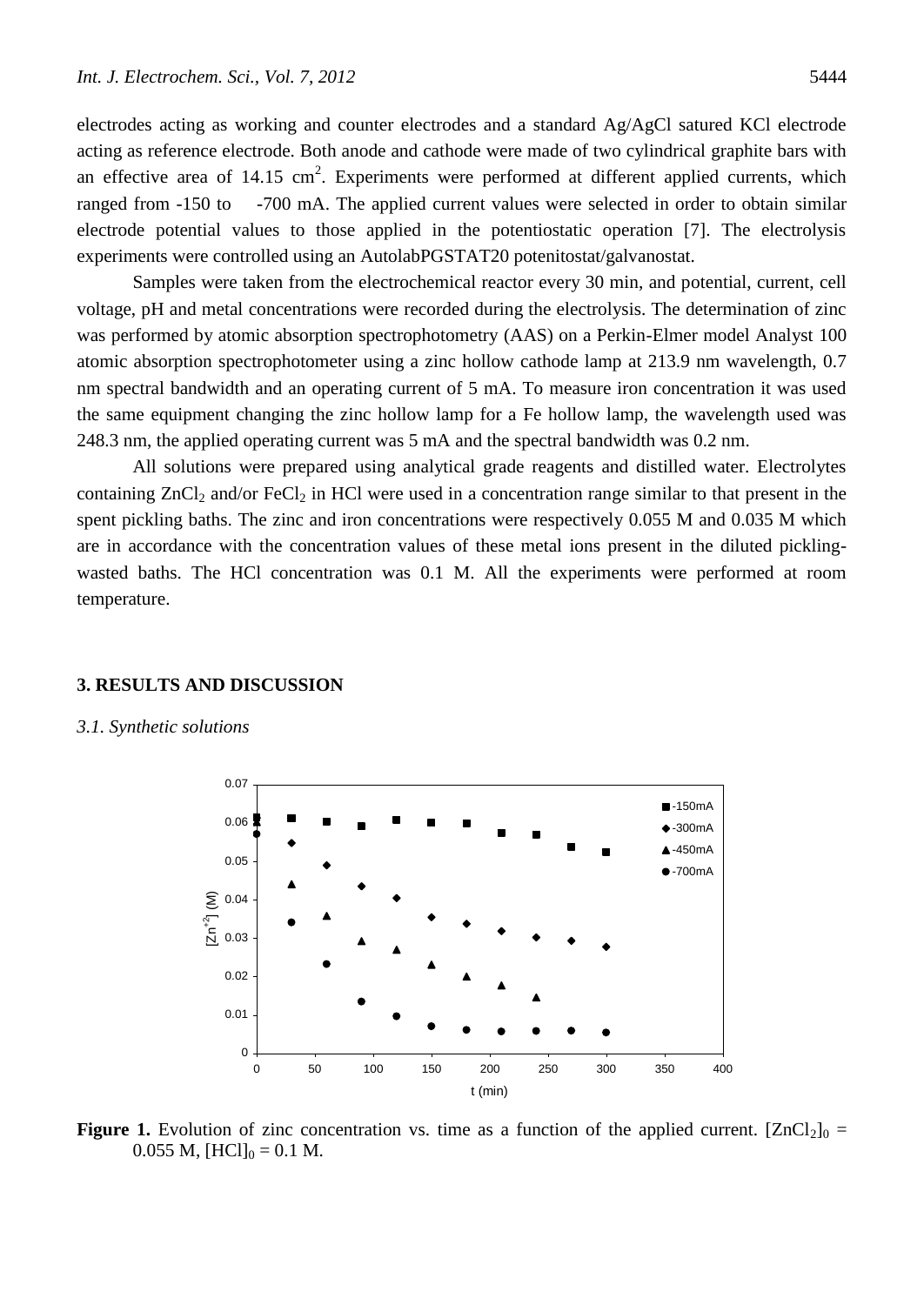Fig. 1 shows the variation of zinc ion concentration as a function of time at different applied current values for an electrolyte composed of  $0.055M$  ZnCl<sub>2</sub> and  $0.1M$  HCl. For the lowest cathodic current (-150 mA), the current density is too low and the zinc concentration value remains practically constant. For intermediate current values (-300 and -450 mA), zinc concentration initially diminishes with time following a linear tendency because the applied current is lower than the limiting value. When the limiting current value is surpassed an exponentially decrease is obtained as observed for the most cathodic current value (-700 mA), where zinc concentration diminishes exponentially from the beginning of the experiment. For a given time value, as current is made more negative zinc becomes depleted from de solution faster and, consequently, the amount of zinc in solution is lower.



**Figure 2.** Electrode potential and cell voltage vs. time for an applied current of -700 mA.  $[ZnCl_2]_0 =$  $0.055$  M,  $[HCl]_0 = 0.1$  M.

Because the galvanostatic operation corresponds to an imposed global reaction rate, the electrode potential (E) and the cell voltage (U) change with time as can be observed in Fig. 2 for an applied current of -700 mA. Initially, the electrode potential is very cathodic (-2.3 V) because the resistance of the electrode to zinc electrodeposition is very high. As the graphite electrode is covered with zinc deposits, its resistance decreases, and consequently, the electrode potential becomes less negative, reaching a value of -1.95 V. Finally, as zinc is removed from solution, the hydrogen evolution reaction (HER) starts in order to maintain the applied current constant. HER process becomes more important for longer times and makes the electrode potential shifts to more negative values until reaching a value of -2.42 V. On the other hand, the cell voltage initially has a value of 4.9 V. As a consequence of the electrode activation and the decrease of the electrode overvoltage due to zinc deposition, the cell voltage decreases until a minimum value of 4.27 V. Afterwards, the cell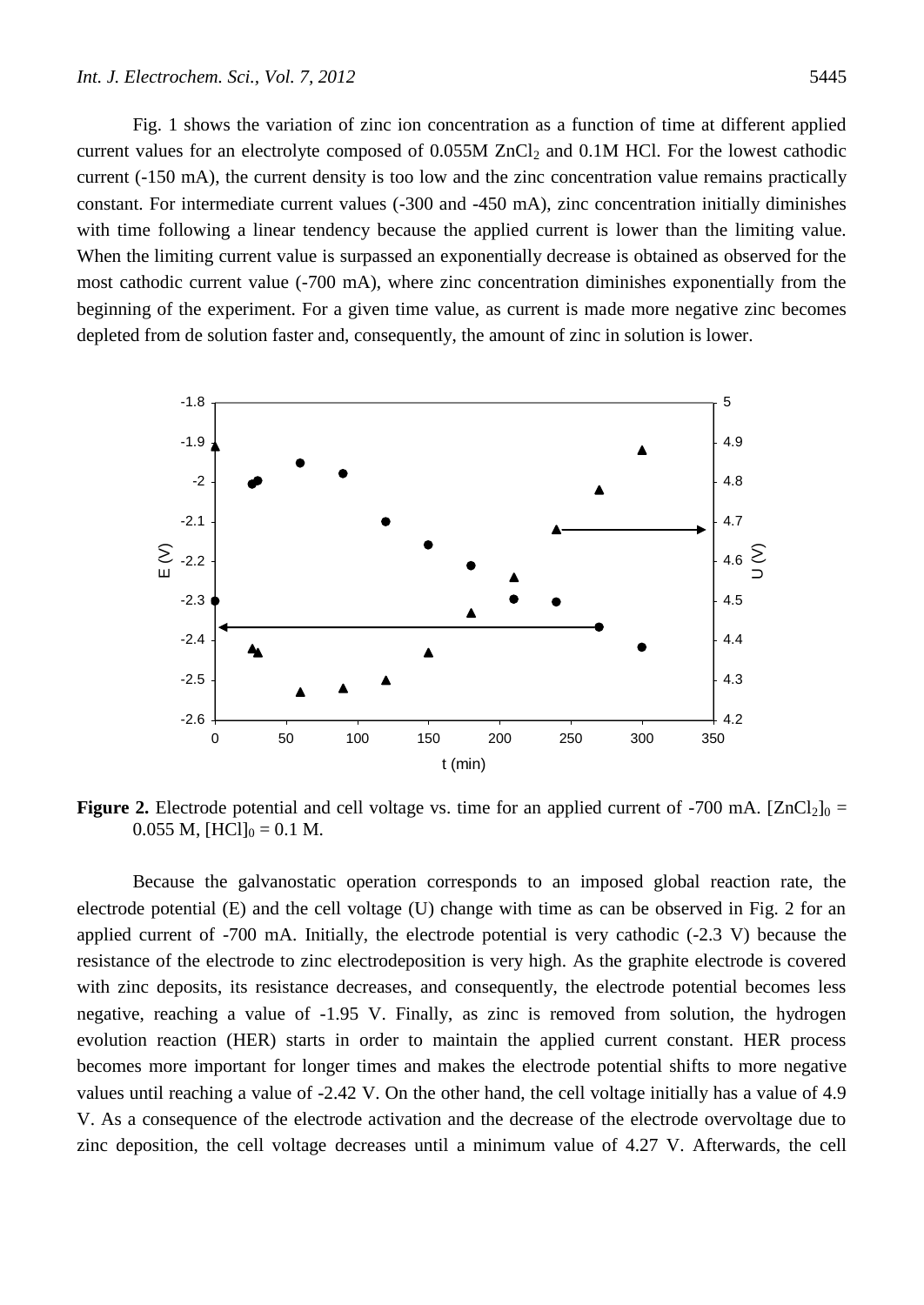voltage increases sharply because of zinc depletion from solution and the beginning of the hydrogen evolution reaction.

The effect of the applied current on the fractional conversion of zinc,  $X_{Zinc}$ , for an electrolyte composed of  $0.055M$  ZnCl<sub>2</sub> and  $0.1M$  HCl is shown in Fig. 3. When the applied current is -150mA zinc deposition is negligible during the first 3 hours, afterwards,  $X_{\text{Zinc}}$  increases linearly with time. For more negative current values,  $X_{\text{Zinc}}$  increases as current is made more negative.



**Figure 3**. Fractional conversion of zinc vs. time as a function of the applied current.  $[ZnCl_2]_0 = 0.055$  $M$ ,  $[HCl]_0 = 0.1 M$ .

As in potentiostatic operation, it is essential to consider several figures of merit, such as the current efficiency,  $\phi$ , the mean value of the space-time yield,  $\eta$ , and the specific energy consumption, E<sup>s</sup> for a better understanding of the behaviour of the electrochemical reactor and in order to compare the results with those obtained in potentiostatic mode or other chemical or physical process. These figures of merit are calculated by means of the following equations [10]:

$$
\phi(t)(\%) = \frac{n \cdot F \cdot (C_0 - C(t)) \cdot V}{\int_0^t I(t) \cdot dt} \cdot 100
$$
\n(1)

$$
\eta(t) = \frac{M \cdot (C_0 - C(t))}{t} \qquad (g \cdot l^{-1} \cdot h^{-1})
$$
 (2)

$$
E_s(t) = \frac{\int_0^t U(t) \cdot I(t) \cdot dt}{V \cdot C_0 \cdot X(t) \cdot M \cdot 3600} \qquad (kW \cdot h \cdot kg^{-1})
$$
 (3)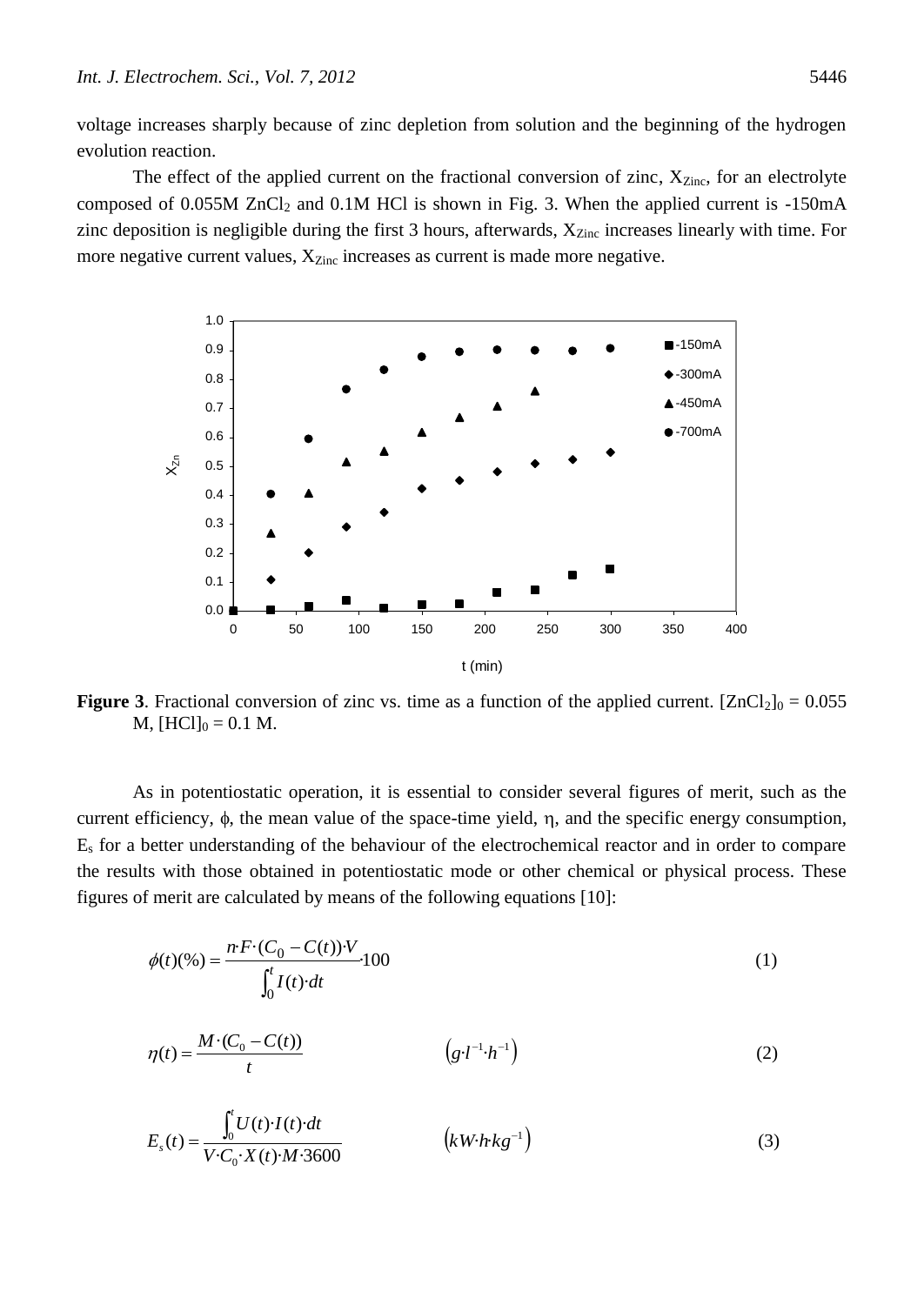Figs. 4-6, represent, respectively the evolution of current efficiency, space-time yield and specific energy consumed at the different applied currents for an electrolyte composed of 0.055 M  $ZnCl<sub>2</sub>$  and 0.1 M HCl. As shown in Fig. 4, for the lowest cathodic current value, -150 mA,  $\phi$  remains at low values due to the low zinc reduction rate and the presence of the HER process from the beginning of the experiment.



**Figure 4**. Current efficiency of zinc vs. time as a function of the applied current.  $[ZnCl_2]_0 = 0.055$  M,  $[HCI]_0 = 0.1 M$ .



**Figure 5.** Space-time yield of zinc vs. time as a function of the applied current.  $[ZnCl_2]_0 = 0.055$  M,  $[HCI]_0 = 0.1 M$ .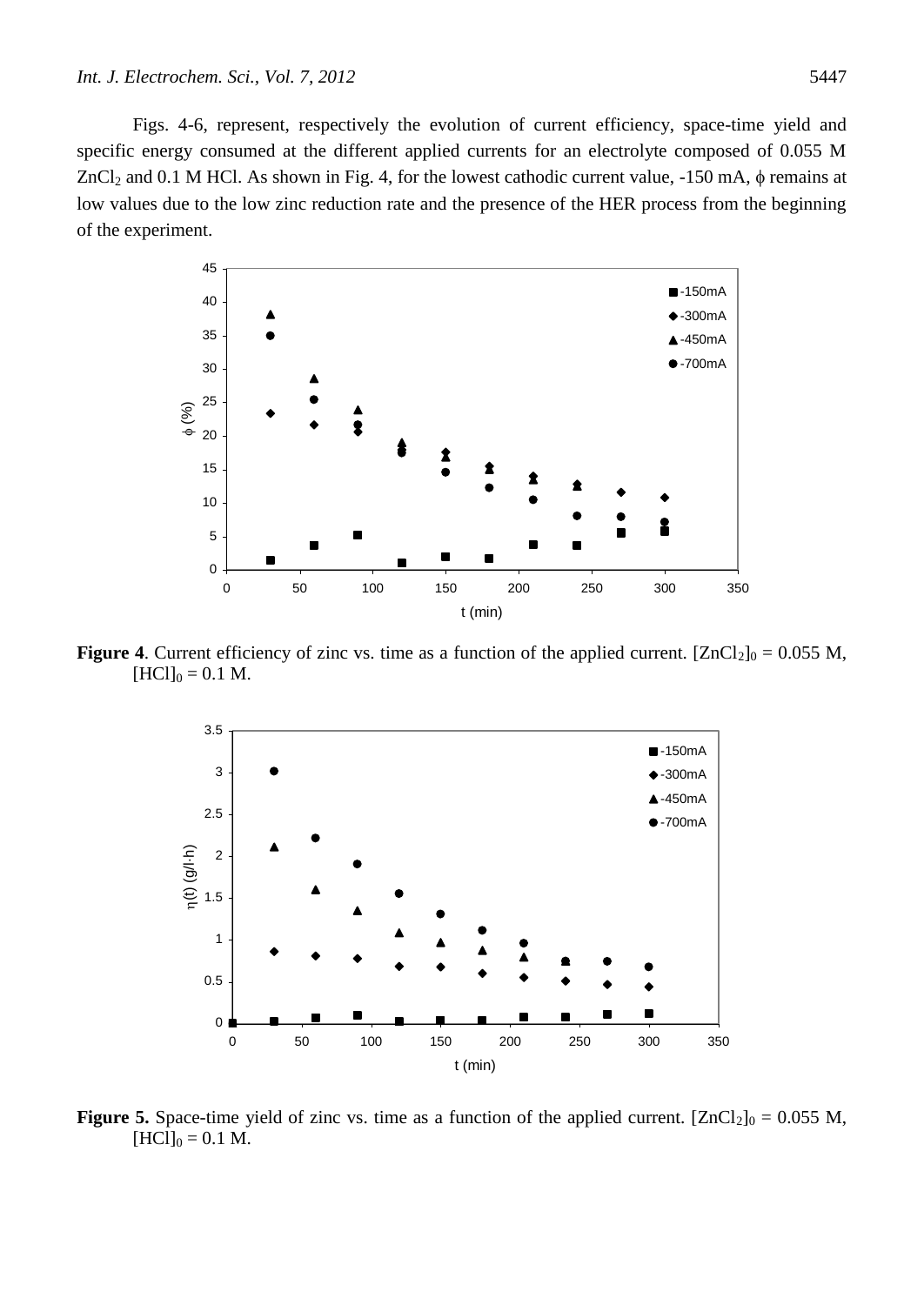

**Figure 6**. Energy consumption of zinc vs. time as a function of the applied current.  $[ZnCl_2]_0 = 0.055$  M,  $[HCI]_0 = 0.1 M$ .

For the intermediate current values,  $-300$  and  $-450$  mA,  $\phi$  grows with the applied current as the zinc reduction rate increases. However, for the most cathodic current,  $-700$  mA,  $\phi$  decreases again since HER is more important than zinc deposition. For current values greater than  $-150$  mA,  $\phi$  initially presents high values because zinc reduction is the main reaction but as HER process contribution is substantial,  $\phi$  begins to decrease. As studied in potentiostatic mode [7], the contribution of hydrogen evolution is very important from the beginning of the experiments when the HCl concentration is as high as 0.1 M.

Fig. 5 shows the space-time yield profile for the different applied currents under study.

 increases sharply over the initial period due to the nucleation of zinc onto the graphite electrode, which causes a decrease in the electrode resistance because of zinc deposition. Then, the space-time yield decreases with time owing to the zinc removal from the solution and similar values are reached for the different applied currents at the end of the electrolysis experiments. For the lowest cathodic current,  $\eta$  is low and remains practically constant due to the low zinc reduction reaction rate. On the other hand, the more negative the applied current is the higher the space-time yield because of the turbulence promoting action of hydrogen evolution, the roughness increase of the electrode surface and the higher velocity of the electrochemical reactions [11].

The effect of the applied current on the specific energy consumption is observed in Fig. 6. For all the applied currents,  $E_s$  increases with time due to the higher contribution of hydrogen evolution reaction as zinc is depleted from solution. The lowest cathodic current of -150 mA, presents the highest E<sub>s</sub> value since represents the slowest zinc reduction rate. It is noteworthy that as current shifts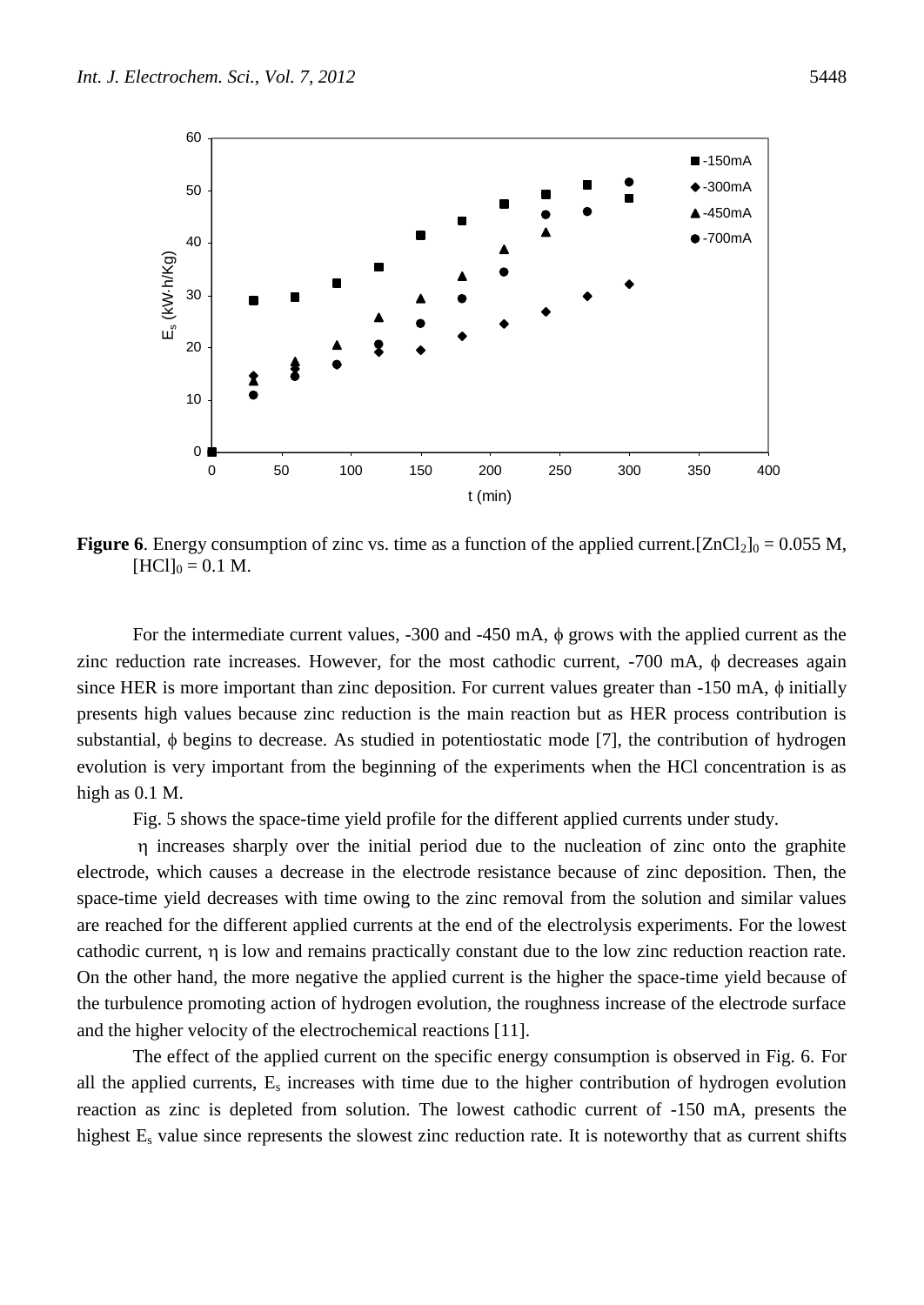to more cathodic values E<sup>s</sup> diminishes owing to the higher contribution of the zinc reduction reaction to the total reaction rate.

As studied in potentiostatic mode, in order to compare the performance of the electrochemical reactor for the different applied currents, the time  $(t_{100})$  at which a 100% zinc fractional conversion is reached, assuming a current efficiency of 100%, has been determined. In galvanostatic operation,  $t_{100}$ can be calculated from the following equation [10]:

$$
t_{100} = \frac{nFVC_0}{I}
$$

where  $t_{100}$  represents the time when the charge passed through the reactor corresponds to the stoichiometric value. For this time value, the four figures of merit,  $X$ ,  $\phi$ ,  $\eta$  and  $E_s$ , have been calculated and are summarized in Table 1.

**Table 1.** Figures of merit for the electrochemical recovery of zinc corresponding to  $t_{100}$  for a synthetic solution of  $0.055$  M ZnCl<sub>2</sub> in  $0.1$  M HCl.

|      | I(mA)  | $t_{100}$ (min) | $X_{\rm Zinc}$ | $\Phi(\%)$ | $\eta(g \cdot l^{-1} \cdot h^{-1})$ | $E_s$ (kW $\cdot$ h $\cdot$ kg <sup>-1</sup> ) |
|------|--------|-----------------|----------------|------------|-------------------------------------|------------------------------------------------|
|      | $-150$ | 131.66          | 0.018          | 1.73       | 0.033                               | 34.39                                          |
|      | $-300$ | 65.77           | 0.255          | 24.87      | 0.934                               | 13.83                                          |
|      | $-450$ | 43.05           | 0.346          | 34.08      | 1.900                               | 14.81                                          |
|      | $-700$ | 26.24           | 0.353          | 35         | 3.014                               | 10.86                                          |
| 0.07 |        |                 |                |            |                                     | 4.5                                            |
|      |        |                 |                |            |                                     | $-300mA$<br>4                                  |
|      |        |                 |                |            |                                     |                                                |



**Figure** 7. Evolution of zinc concentration vs. time as a function of the applied current.  $[ZnCl_2]_0 =$ 0.055 M,  $[FeCl<sub>2</sub>]_{0} = 0.035$  M,  $[HCl]_{0} = 0.1$  M.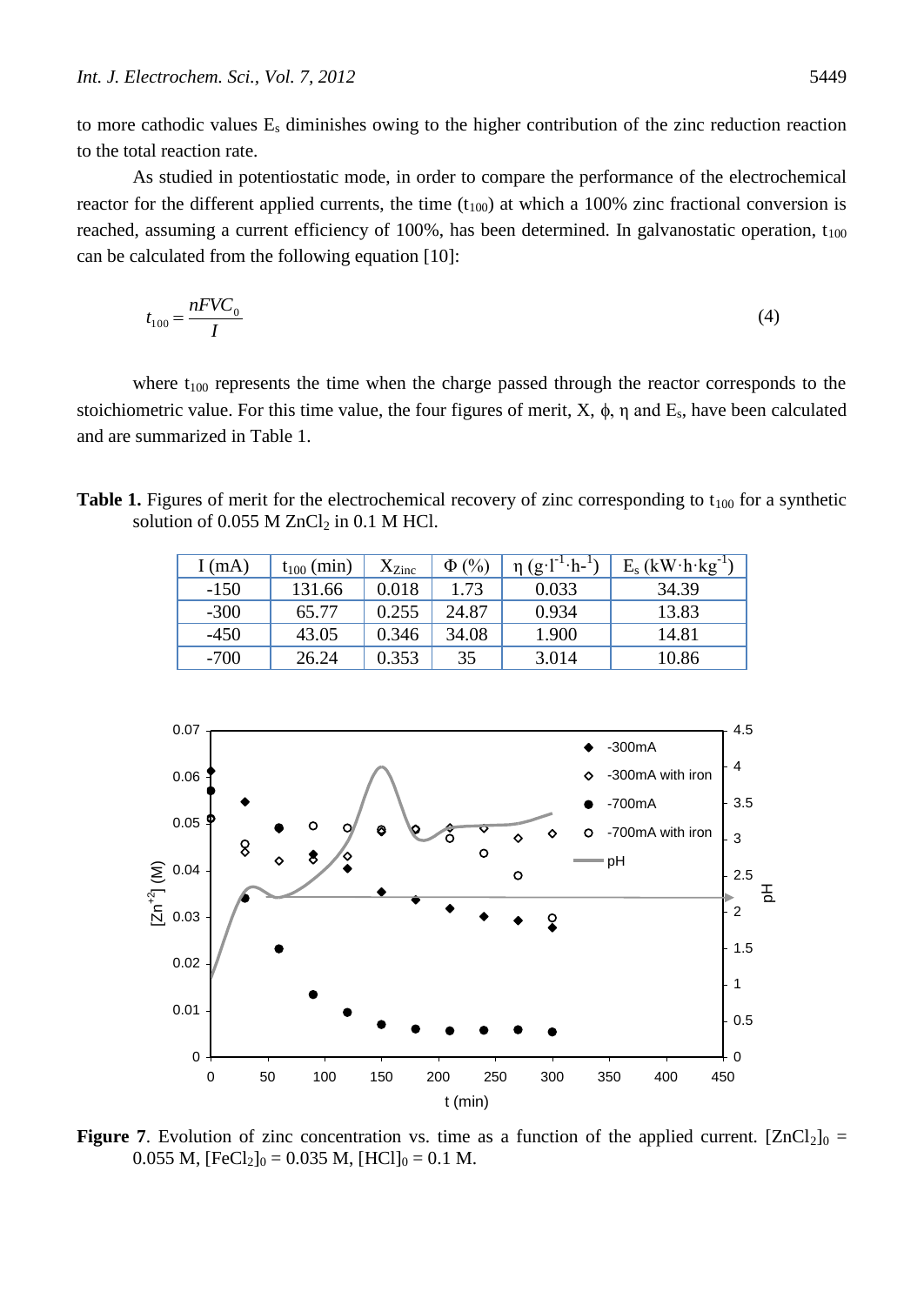As a consequence of the increase in the zinc electrodeposition rate with the applied current,  $t_{100}$ decreases. For the most cathodic applied current values, -450 and -700 mA, the values of  $X_{\text{Zinc}}$  and  $\phi$ , are close to 35%, which are very similar to those obtained in potentiostatic mode [7]. However, for the lowest cathodic current values,  $-150$  and  $-300$  mA, the fractional conversion and the current efficiency obtained for  $t_{100}$  considerably decrease, due to the slow zinc deposition rate. For  $t_{100}$  the space-time yield increases when the applied current is shifted towards more cathodic values because of a greater zinc reduction rate, the turbulence-promoting action of hydrogen evolution and the increased roughness of the electrode surface. On the other hand, energy consumption decreases with the applied current due to the increase in the zinc reduction rate in relation to the secondary reactions, such as the HER process.

As in potentiostatic mode [7], for a better understanding of the real sample is necessary to evaluate the iron effect on zinc electrodeposition. For this purpose, a synthetic solution with the same zinc and HCl concentrations as the previous one and the same iron/zinc ratio as that present in the real sample is prepared (0.055 M ZnCl<sub>2</sub> and 0.035 M FeCl<sub>2</sub> in 0.1 M HCl). Fig. 7 shows the zinc concentration evolution in the presence and absence of iron for the current values of -300 and -700 mA. The solid line presents the pH profile for the lowest cathodic current value of -300 mA in the presence of iron. For the current value of -300 mA, initially the rate of zinc depletion is slightly higher in the presence of iron but zinc redissolution appears at time values higher than 150 min owing to the local pH increase shown in Fig. 7. On the other hand, for the current value of -700 mA, in presence of iron, the zinc reduction rate becomes negligible during the first steps of electrolysis, due to the local pH increase, that causes zinc redissolution [12]. For time values higher than 210 min, zinc concentration begins to decrease since zinc reduction rate becomes more important than zinc redissolution rate, although the zinc reduction rate is still low compared to that in the absence of iron. It is noteworthy to mention that potential values obtained in the presence of iron are more cathodic than those obtained without iron as can be seen in table 2, which indicates the enhancement of the HER process in the presence of iron [13].

|          | $\mathbf{E}_{\text{withoutFe}}(\mathbf{V}) - \mathbf{E}_{\text{withFe}}(\mathbf{V})$ |         | $E_{RS}(V)$ |
|----------|--------------------------------------------------------------------------------------|---------|-------------|
| $-300mA$ | $-1.24$                                                                              | $-1.94$ | $-1.78$     |
| $-700mA$ | $-2.17$                                                                              | $-2.96$ | $-2.63$     |

**Table 2.** Comparison of the average electrode potential value for synthetic solutions with and without iron and for the diluted real solution.

Iron concentration was also measured and resulted invariable for all the current values under study. This fact may be related to the high acidity of the solution and the zinc presence that inhibits iron deposition [14, 15]. The presence of iron in solution greatly affects the zinc current efficiency as can be observed in Fig 8, where current efficiency of zinc deposition at -300 and -700 mA with and without iron is compared. This effect is also observed by other authors [16, 17]. The decrease in current efficiency observed in the presence of iron for both current values, is associated with the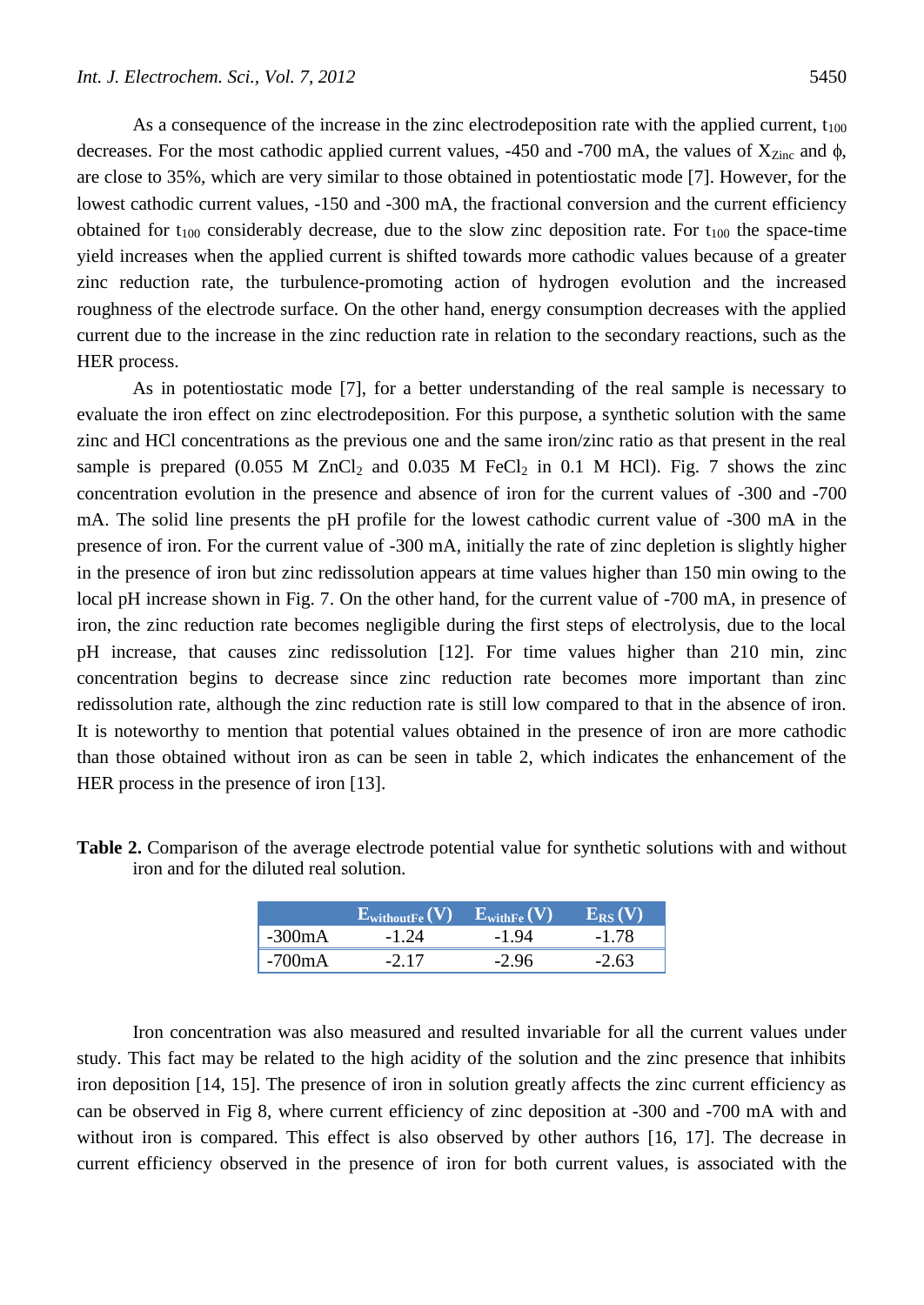reverse redox system of  $\text{Fe}^{+2}/\text{Fe}^{+3}$  taking place at the two electrodes consuming high amounts of energy [18], and to the enhancement of the HER process, which also competes with zinc electrodeposition.



**Figure 8.** Evolution of current efficiency vs. time as a function of the applied current.  $[ZnCl_2]_0 = 0.055$ M,  $[FeCl<sub>2</sub>]_{0} = 0.035$  M,  $[HC1]_{0} = 0.1$  M.

In general words, the iron presence in the synthetic samples produces worse effects in galvanostatic mode in terms of zinc fractional conversion and current efficiency than in the potentiostatic one [7] since in galvanostatic mode only is possible to control the global reaction rate which makes impossible to select the reaction of interest as occurs in potentiostatic mode.

# *3.2. Electrolysis of real spent pickling solutions*

In this section, the performance of the electrochemical reactor when processing real and synthetic solutions will be evaluated by means of the comparison of their figures of merit. The selection of the applied currents was made from the current values obtained in potentiostatic mode. Because of the similitude of these values with those applied when processing the synthetic sample, the selected current values were the same for better comparison of all data. Iron concentration was also measured at real samples and resulted invariable for all the applied currents under study.

Fig. 9 presents the zinc concentration evolution with time for all the applied current values and for a 1:50 diluted real sample. In this case, an anomalous behaviour is observed due to zinc redissolution, which is observed for all the applied current values. For the lowest cathodic current values, -150 and -300 mA, the zinc concentration initially diminishes and after a following increase, it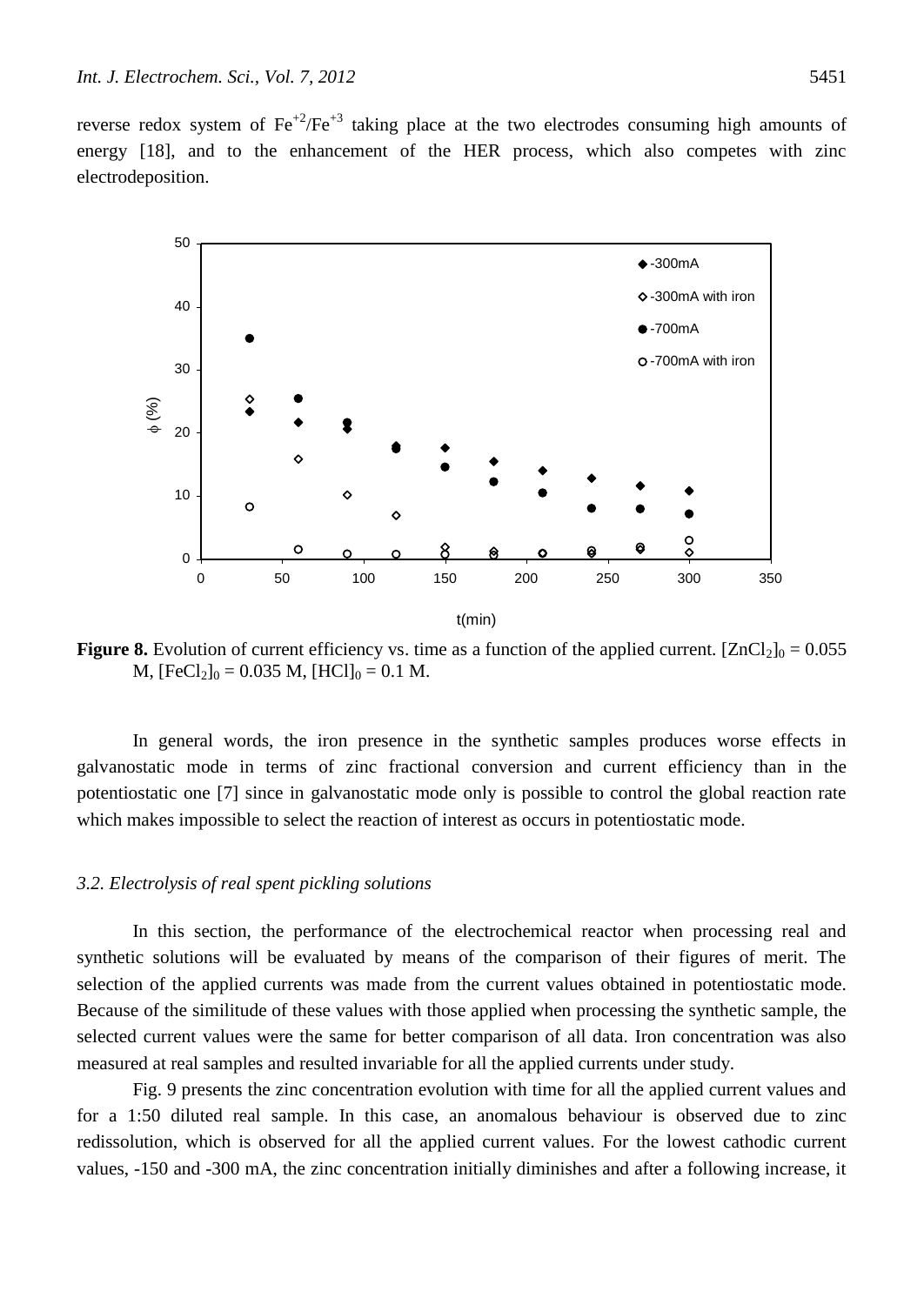remains practically constant. For the most cathodic current values, -450 and -700 mA, a great decrease in zinc concentration is previously observed after which zinc concentration in solution starts to increase due to the zinc redissolution phenomenon also observed in potentiostatic mode for all the potential values under study [7]. Comparing both operating modes, it is inferred that zinc redissolution phenomenon is enhanced when treating the real spent pickling baths in comparison with synthetic zinc solutions. These effects are associated with the local pH increase [15, 19] that causes zinc redissolution.



**Figure 9.** Evolution of zinc concentration vs. time as a function of the applied current. 1:50 diluted real sample.



**Figure 10**. Fractional conversion of zinc vs. time as a function of the applied current. 1:50 diluted real sample.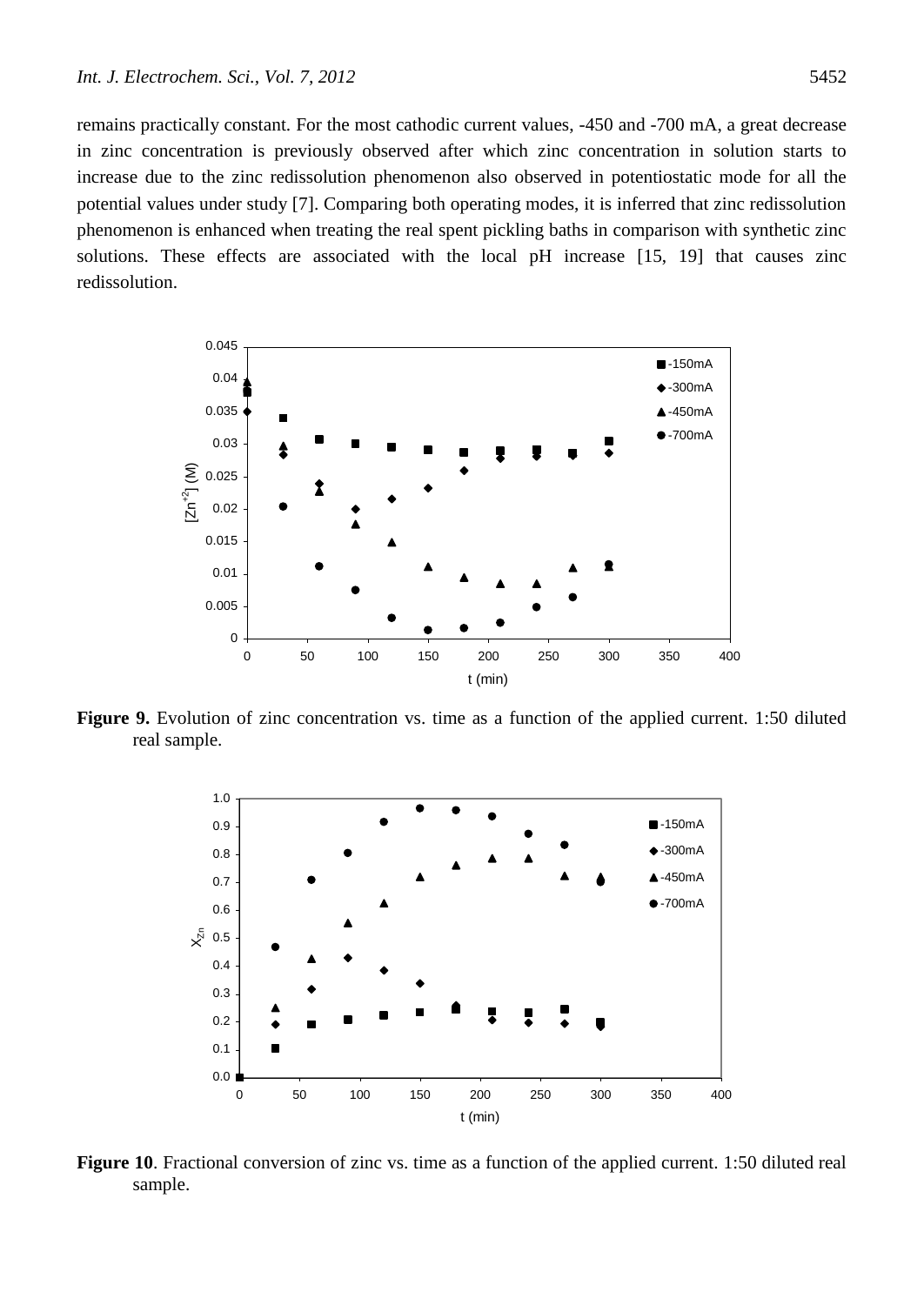The zinc conversion profile as a function of the applied current is shown in Fig. 10. The conversion behavior is the same as that observed in previously Fig.3, i.e the more cathodic current is the higher conversion rate. However, zinc redissolution appears for current values more cathodic than - 150 mA. At -150 mA zinc conversion remains practically constant with a value close to 20%. For the rest of applied currents under study, a maximum value of fractional conversion is observed due to the zinc redissolution, phenomenon mentioned previously. Although the conversion values achieved are very similar,  $X_{\text{Zinc}}$  is lower in the case of real samples, as it is extracted from the comparison of Fig. 3 and Fig. 10, which is explained by the higher local pH values reached in the case of real samples which enhances the zinc redissolution and the subsequent decrease of the zinc conversion rate. However, X<sub>Zinc</sub> of real samples are higher than those obtained for iron-zinc mixtures, this can be explained by the performance of HER inhibitors present at real samples that allow to obtain lower potential values in comparison to those obtained in the case of the synthetic iron-zinc mixture as can be seen at Table 2.



**Figure 11**. Current efficiency of zinc vs. time as a function of the applied current. 1:50 diluted real sample.

When the current efficiency of synthetic iron-zinc mixtures and real samples are compared (Figs. 4, 8 and 11 respectively), it can be concluded that the synthetic sample in the absence of iron presents the greatest current efficiencies. This fact is related to the worse effect of the  $Fe^{+2}/Fe^{+3}$  redox system and the enhancement of the HER process by the iron presence. If the comparison between ironzinc mixtures and real samples is made, it can be observed that real sample has greater current efficiencies values due to the presence of additives in real samples, like hydrogen evolution inhibitors [12, 20], which improve the current efficiency against the worse effects of the  $Fe^{+2}/Fe^{+3}$  redox system and HER process [8].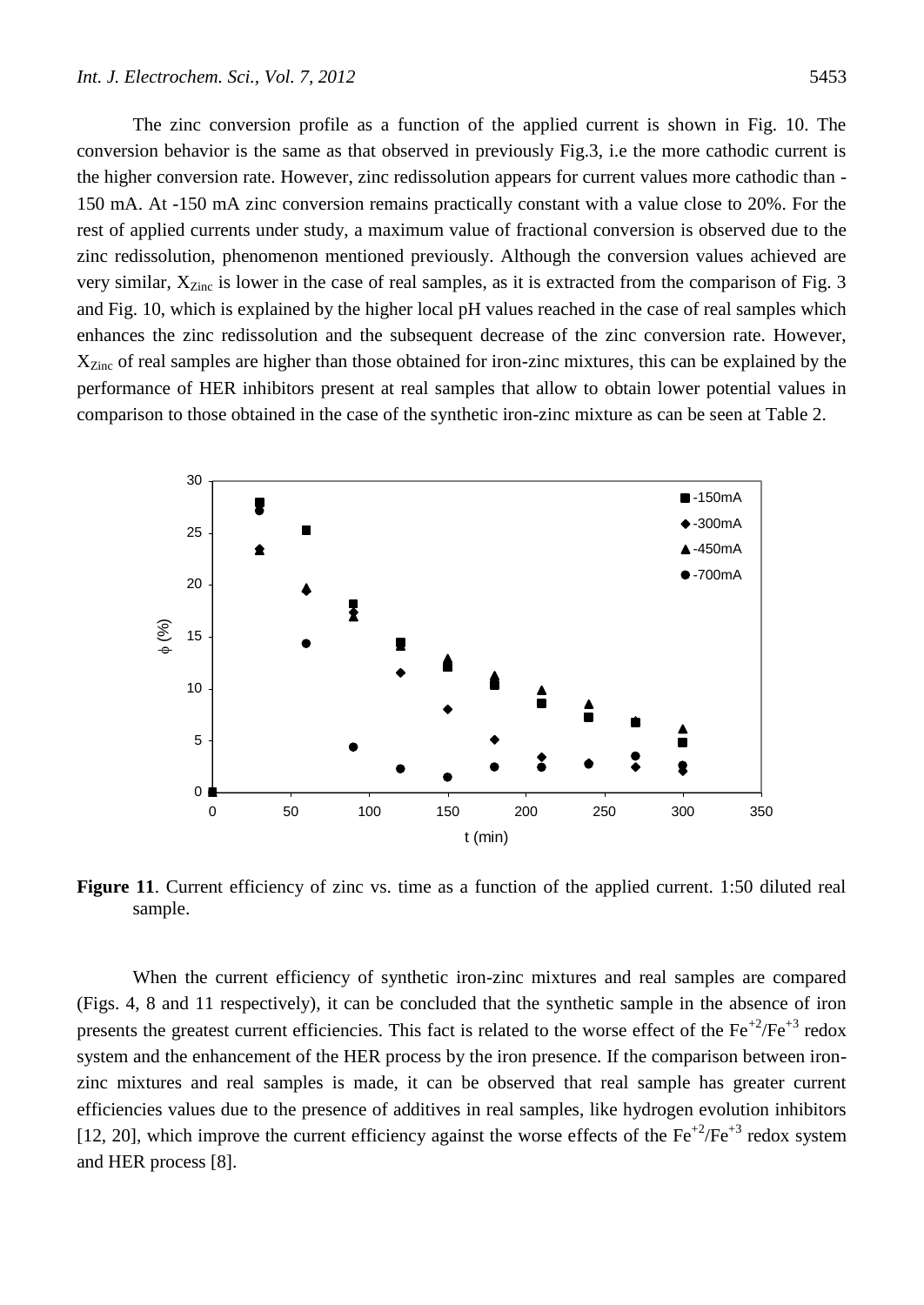The space-time yield and the energy consumption (not shown) present the same behaviour with the applied current as that explained previously for synthetic samples in the absence of iron (Figs. 5 and 6, respectively), i.e. as the applied current is shifted towards more cathodic values the space-time yield increases and the  $E_s$  decreases. It is noteworthy that the space-time yield presents greater values in synthetic samples due to the fast local pH increase occurring in real samples, which decreases the zinc reduction rate. Regarding with the energy consumption, real samples present better values than those obtained in the synthetic ones in presence of iron because of the presence of inhibitors which diminishes the HER rate.

| diluted real sample. |  |  |  |
|----------------------|--|--|--|
|                      |  |  |  |

**Table 3.** Figures of merit for the electrochemical recovery of zinc corresponding to  $t_{100}$  for a 1:50

| I (mA) | $t_{100}$ (min) | $X_{\rm Zinc}$ | $\Phi(\%)$ | $(g \cdot l^{-1} \cdot h^{-1})$ | $E_s$ (kW $\cdot$ h $\cdot$ kg <sup>-1</sup> ) |
|--------|-----------------|----------------|------------|---------------------------------|------------------------------------------------|
| $-150$ | 81.33           | 0.195          | 19.04      | 0.3565                          | 16.10                                          |
| $-300$ | 37.5            | 0.221          | 21.86      | 0.8099                          | 21.86                                          |
| $-450$ | 28.29           | 0.235          | 23.33      | 1.293                           | 23.114                                         |
| $-700$ | 17.57           | 0.274          | 27.22      | 2.337                           | 20.836                                         |

Table 3 presents the values of the figures of merit for the  $t_{100}$  parameter in order to compare the results of the real solutions with those presented in Table 1. Whenever the figures of merit for  $t_{100}$  are compared (Table 1 vs. Table 3), it can be observed that the synthetic solution in the absence of iron has better values than those obtained for real one for the same current values. The higher values of zinc conversion and space-time yield presented in Table 1 are related to the lesser local pH increase that favours zinc electrodeposition, and decrease the presence of parallel reactions which decrease the current efficiency of the zinc reduction process. The current value of -700 mA may be selected as the optimum since has the better values of the figures of merit.

# **4. CONCLUSIONS**

An electrochemical reactor in galvanostatic mode was used to recover zinc from the spent pickling solutions coming from the hot dip galvanizing industry. These solutions mainly contain  $ZnCl<sub>2</sub>$ and FeCl<sub>2</sub> in aqueous HCl media. The different figures of merit were calculated in order to select the best electrochemical reactor operating conditions.

The applied current was selected in order to obtain similar electrode potential values to those applied in the potentiostatic operation and ranged between −150 and −700 mA. In the absence of iron in solution, as the current value was shifted towards more negative values, the space–time yield of zinc and its fractional conversion increased because of the increase in the zinc reduction rate, the electrode roughness and the hydrogen turbulence-promoting action. However, the increase in current values makes current efficiency decrease due to the hydrogen-reduction side reaction, which causes an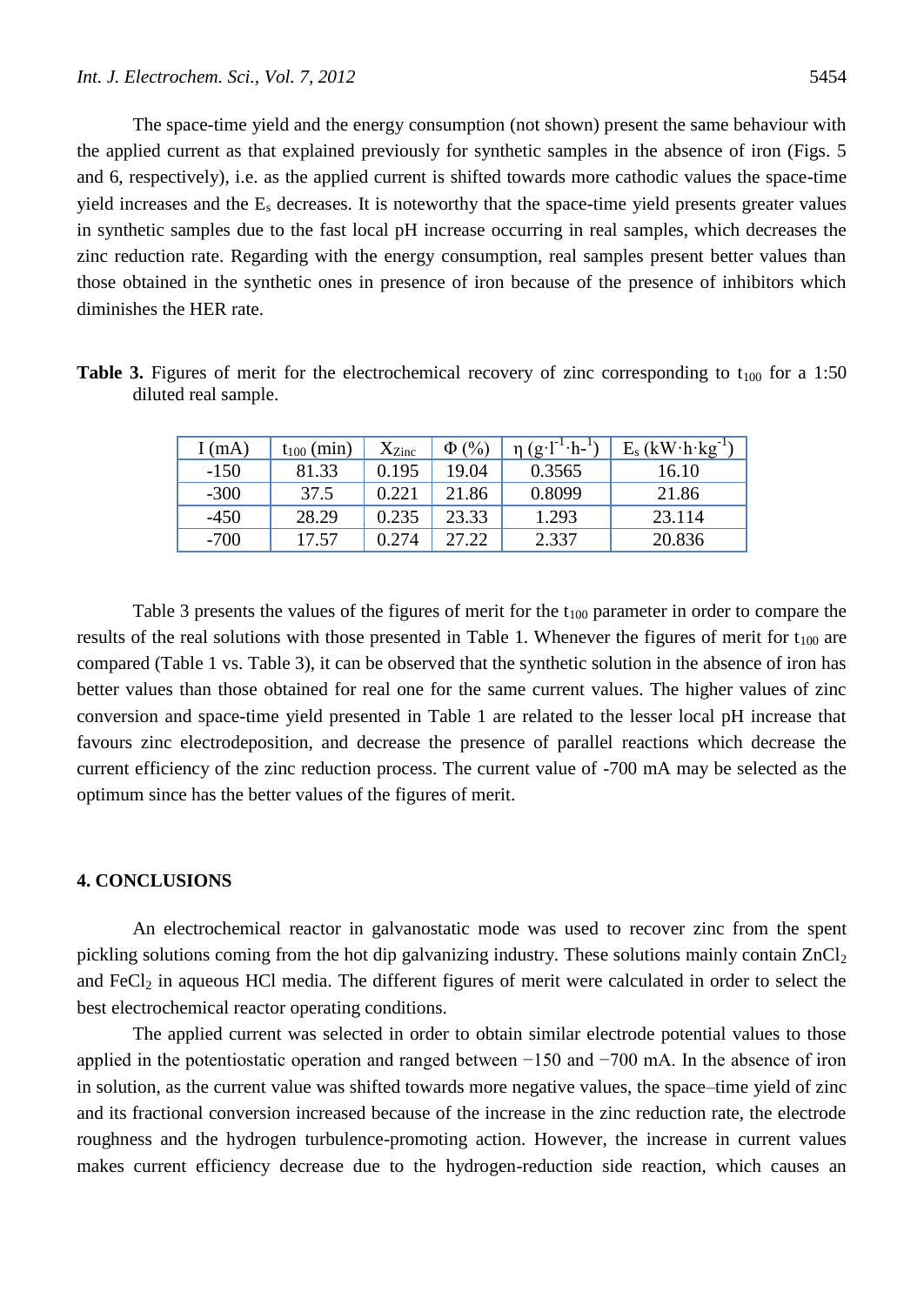increment in the specific energy consumption. Even though iron deposition does not take place for any experimental conditions under study, its presence in synthetic zinc/Fe solutions led to a decrease in current efficiency associated with the reverse redox  $Fe^{2+}/Fe^{3+}$  system and to the enhancement of the HER.

Regarding with the behavior of the real samples, the additives present in the real spent pickling baths avoided, partially, the adverse effects of iron as proved the higher current efficiencies and fractional conversions obtained with real samples in comparison to those obtained in the synthetic iron-zinc mixtures.

In the case of real baths, if the values of the four figures of merit for  $t_{100}$  are compared for both operating modes, it is inferred that although they are very similar, are slightly better in galvanostatic mode since under our experimental conditions it is impossible to select the reaction of interest and the HER contribution is always present from the beginning of the electrolysis. Finally, -700mA was selected as the optimum current value when processing the real spent pickling baths in galvanostatic mode.

# ACKNOWLEDGEMENTS

Authors want to express their gratitude to the Universidad Politecnica de Valencia for the economical support in the project reference PAID-06-08, and to the Generalitat Valenciana for the financing of the project reference GV/2010/029.

# **References**

- 1. U. Kerney, *Resour. Conserv. Recy*. 10 (1994) 145-151.
- 2. C. Stocks, J. Wood, S. Guy, *Resour. Conserv. Recy*. 44 (2005) 153-166.
- 3. G. Csicsovszki, T. Kékesi, T.I.Török, *Hydrometallurgy* 77 (2005) 19-28.
- 4. L. Muresan, G. Maurin, L. Oniciu, S. Avram, *Hydrometallurgy* 40 (1996) 335-342.
- 5. *Journal of Membrane Science* 326 (2009) 672-680
- 6. A.Recéndiz, I. González, J.L. Nava, *Electrochim. Acta* 52 (2007) 6880-6887.
- 7. J. Carrillo-Abad, M. García-Gabaldón, E. Ortega and V. Pérez-Herranz, *Sep. Purif. Technol*. 81 (2011) 200-207.
- 8. P. Díaz-Arista, O. R. Mattos, O. E. Barcia and F. J. Fabri Miranda, *Electrochim. Acta* 47 (2002) 4091-4100.
- 9. M. García-Gabaldón, V. Pérez-Herranz, J. García-Antón and J. L. Guiñón, *Sep. Purif. Technol*. 51 (2006) 143-149.
- 10. M. García-Gabaldón, V. Pérez-Herranz, J. García-Anton, J.L. Guiñón, *Sep. Purif. Technol*. 45 (2005) 183-191.
- 11. M.F. Dahab, D.L.Montag, J.M. Parr, *Water Sci. Technol*. 30 (1994) 243-250.
- 12. http://www.fosfamet.cl/PROCESO\_DE\_DECAPADO\_PARA\_METALES.doc (Accessed 17 January 2011).
- 13. K. Saber, C.C. Koch, P.S. Fedkiw, Mater. Sci. Eng A. 341 (2003) 174-181.
- 14. M. Garcia-Gabaldón, J. Carrillo-Abad, V. Pérez-Herranz, E.M. Ortega-Navarro, *Int. J. Electrochem. Sci*. 6 (2011) 506-519.
- 15. F. Simescu, H. Idrissi, *Corr. Sci.* 51 (2009) 833-840.
- 16. A.E. Saba, A.E. Elsherief, *Hydrometallurgy* 54 (2000) 91-106.